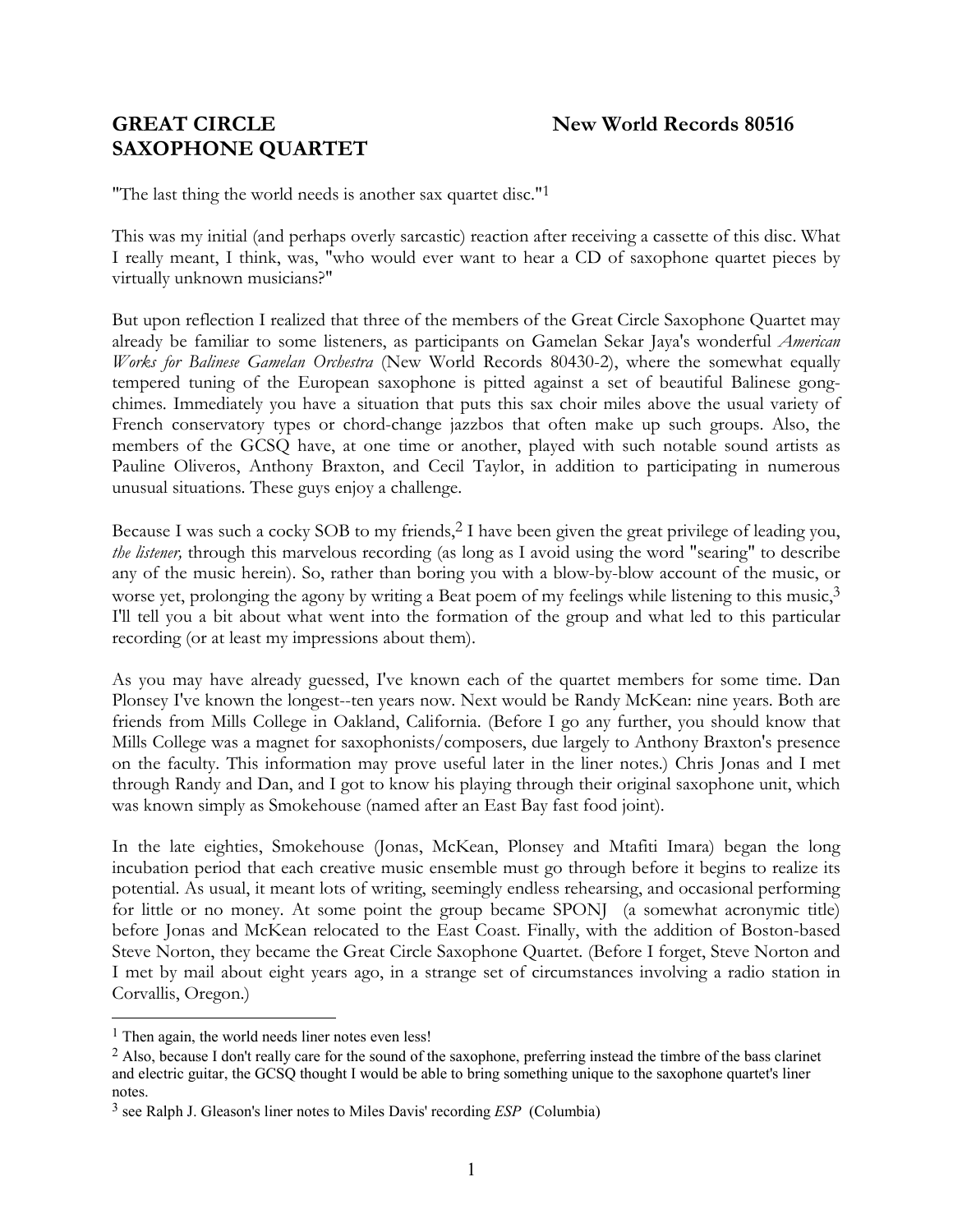It's no use talking about their musical influences when we live in an age where any style of music is available at any time. To do so would only bias your ear into a particular commercial pigeonhole. Instead, I'd like to begin more generally, perhaps in a sentence, with what I've noticed informs each of them:

Randy McKean: a budding absurdist fiction writer who can read logic into the logicless, a skill quite useful when composing and improvising.

Dan Plonsey: a fascination with the preposterous and a love of the silly, but with a gift for true intellectual inquiry into both.

Chris Jonas: a serious student of the visual arts and their intuitive correlations with sound.

Steve Norton: Enchanted, as both Ives and Webern were, by the minutiae of information particulars, while holding an interest in the extremes of irrationality.

Together their focus has been to work within the narrow timbral range of the saxophone. By narrow, I mean that it always *sounds* like a saxophone[.4](#page-1-0) They already know the work of the great saxophonists, and are, as a result, more interested in being composers and musicians than just facile technicians on their instruments. This, I believe, puts the GCSQ in a unique category. As both players and composers, they aspire to create a new voice for the saxophone ensemble that neither falls into the obvious Jazz associations (the capital *J* referring to the revered forms that populate tobacco- and alcohol-sponsored festivals, television commercials, and so forth; music by those to whom Anthony Braxton has referred as "stylists") nor relies on the novelty aspect of four saxes playing conventional pop or classical transcriptions.[5](#page-1-1)

My favorite example of their aspirations for this ensemble is Steve Norton's composition *A Hole in the Sky*. Although originally orchestrated for his group Debris (drums, guitar, cello, and sax), the GCSQ version immediately takes off in its own direction. Melodic lines are sharpened. Rhythms are clarified. It is completely engaging--a new piece of music that you just happen to know the melody to.

(For those inclined to ask, *A Hole in the Sky* gets its title from the lyrics of a tune by The Pixies.)

*Child King Dictator Fool* is a concept disc, perhaps in the same way that *Sergeant Pepper's Lonely Hearts Club Band* was for the Beatles. Each of the pieces was created separately; each piece has its own rules, forms, and guidelines, but was conceived with an overall group awareness and focus. The

<span id="page-1-0"></span> <sup>4</sup> This seemingly flip comment refers to how such divergent players as Ornette Coleman, Marshall Allen, Evan Parker, and John Butcher have expanded the range of the saxophone, thus upping the ante for the aspiring sax student and listener.

<span id="page-1-1"></span><sup>5</sup> The exploitation of the novelty aspect of ensembles of similar instrumentation is a common pitfall, whether it be sax groups, percussion ensembles, or mandolin quartets. The temptation is always there to play music that was never intended for a given group of instruments, thus (in my opinion) cheapening the overall aesthetic experience of such groups. Help stamp out transcriptions!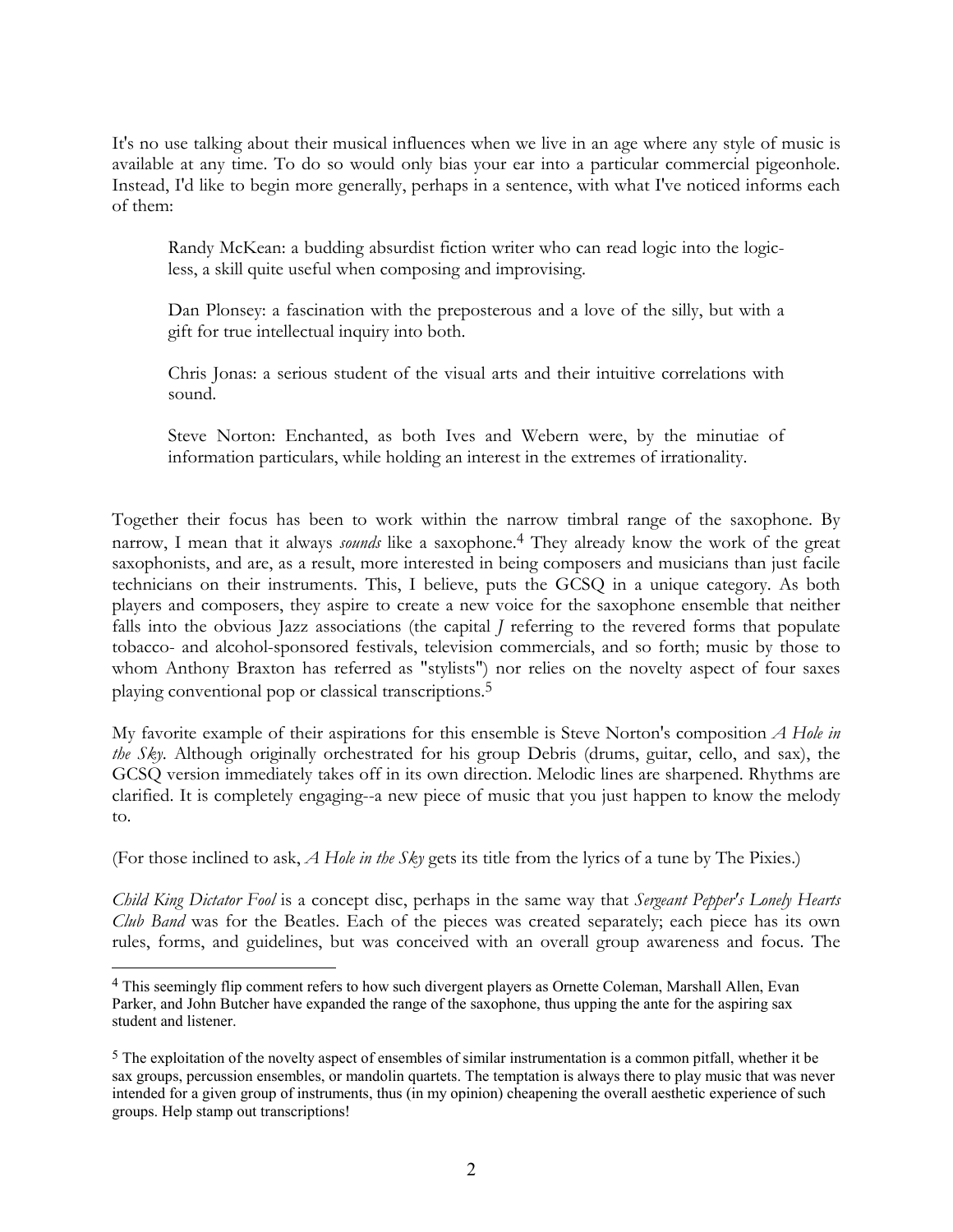performances are not merely readings of highly notated works. They are informed renderings from a group of individuals who have a shared (or at least agreed-upon) outlook. In one sense, this disc merely exists as an artifact of what the group does. They do not exist to make records, but rather to share in the intellectual and visceral pursuit of musical creation.

As a concept work, the title of the CD may describe each of the players' roles at any given time, in any given situation--but in constant flux (anyone with children will understand). For instance, the composer of a fully notated work may be assuming the role of King or Dictator (in a similar way that the rise of the symphony orchestra coincided with the industrial revolution). Or one may simply play the role of the child (or fool!), innocently observing the play of relationships in a more openended structure, such as McKean's *Son of Splorb*. [6](#page-2-0)

Chris Jonas describes his *Snake Tectonics* as a "strategy for improvisation." In this instance, it is only through mutually shared exploration and rehearsal that such strategies can successfully exist as sound beyond the notated page. *Snake Tectonics* gives the players a chance to take either an independent or supportive role in the piece, and indicates specific points where players can change their focus from the self to the selfless: from the yang to the yin.

A more conventionally notated work such as Plonsey's *Stay Fresh Baggies* also reaps the benefits of having spent time under the microscope of rehearsal rather than getting a spurious run-through by some ad hoc ensemble. But in this case, a player's familiarity with the background of the piece helps in the successful realization of the work:

When you buy a Coke from a street vendor in Bangkok, he pours it into a baggie, inserts a straw, and gives you that--thus getting to keep for himself the most valuable part of your Coke: The bottle. Coke without the bottle is just another too-sweet cola: the label is all. A sort of "old wine in new bottles" piece, "Stay Fresh Baggies" is an evocation of heterophonic Thai band music, a dismissal of Coca-Cola-style creativity-as-label, and the sort of post-military march that one might hear after an apocalypse, before it's all built back again, when we're all on the same social footing, jostling one another for space.[7](#page-2-1)

Actually, Plonsey's description may in fact describe this entire project: just another group of "local artists" making creative music for anyone who has the courage to use their ears and minds rather than submit to mainstream commercial forces. Like the regional potter that sells his wares by the roadside, the Great Circle Saxophone Quartet offers you their unique (searing) view from inside the confines of the saxophone (quartet). Enjoy.

—Gino Robair

<span id="page-2-0"></span> <sup>6</sup>*Splorb*, as used in this title, may refer to an early prototype of the group that McKean formed while still at Mills College.

<span id="page-2-1"></span><sup>7</sup> Taken from electronic correspondence with the composer, November 1996.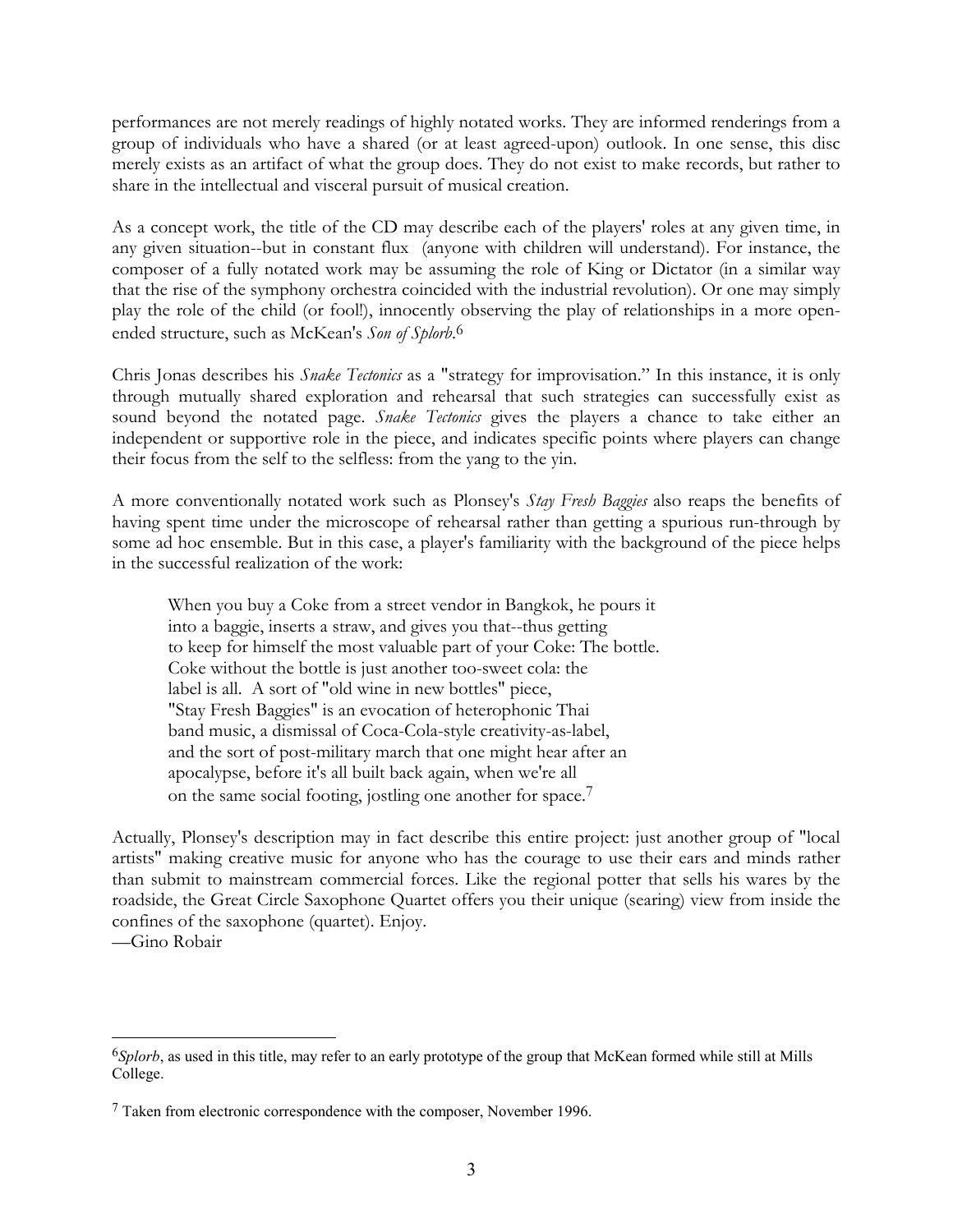Gino Robair *is a percussionist and thereminist who enjoys both composing and improvising. He can be heard performing with The Splatter Trio, Ebola Soup, and The Club Foot Orchestra.*

### **SELECTED DISCOGRAPHY:**

#### **Chris Jonas:**

Crawling with Tarts: *Mayten's Throw.* ASP. Gamelan Sekar Jaya: *American Works for Balinese Gamelan Orchestra.* New World 80430-2. William Parker's "Little Huey" Creative Music Orchestra: *Flowers Grow in My Room.* Centering Records CD 1002. Various *(Y)earbook, Volume II.* Rastascan BRD009.

#### **Randy McKean:**

*So Dig This Big Crux.* Rastascan BRD012. Anthony Braxton: *4 (Ensemble) Compositions 1992*. Black Saint 120124-2. Crawling with Tarts: *Mayten's Throw.* ASP. Gamelan Sekar Jaya: *American Works for Balinese Gamelan Orchestra.* New World 80430-2. Fredrick Lonberg-Holm *Theory of Motion.* Curious Pogus CP1. Tom Schmidt: *Rabble.* Koch KOC 3-7819-2H1. Teratoma: *Teratoma.* Broke Dick. Various: *(Y)earbook, Volume I.* Rastascan BRD008. *Jump Or Die,* (with Splatter Trio, Debris et al.). Music & Arts CD-843.

#### **Steve Norton:**

Debris: *Errata* . Eighth Day Music EDM 80011. *Rapture in the Church of Disreputable Daydreams.* Music & Arts CD927. *Jump Or Die*, (with Splatter Trio, McKean, et al.). Music & Arts CD843. *Terre Haute.* Rastascan BRD-011. Either/Orchestra : *Dial "E".* Accurate AC-2222. *Across the Omniverse.* Accurate AC-3272. Various: *(Y)earbook, Volume III.* Rastascan BRD-010.

#### **Dan Plonsey:**

*Ivory Bill.* Music & Arts CD982. Gamelan Sekar Jaya: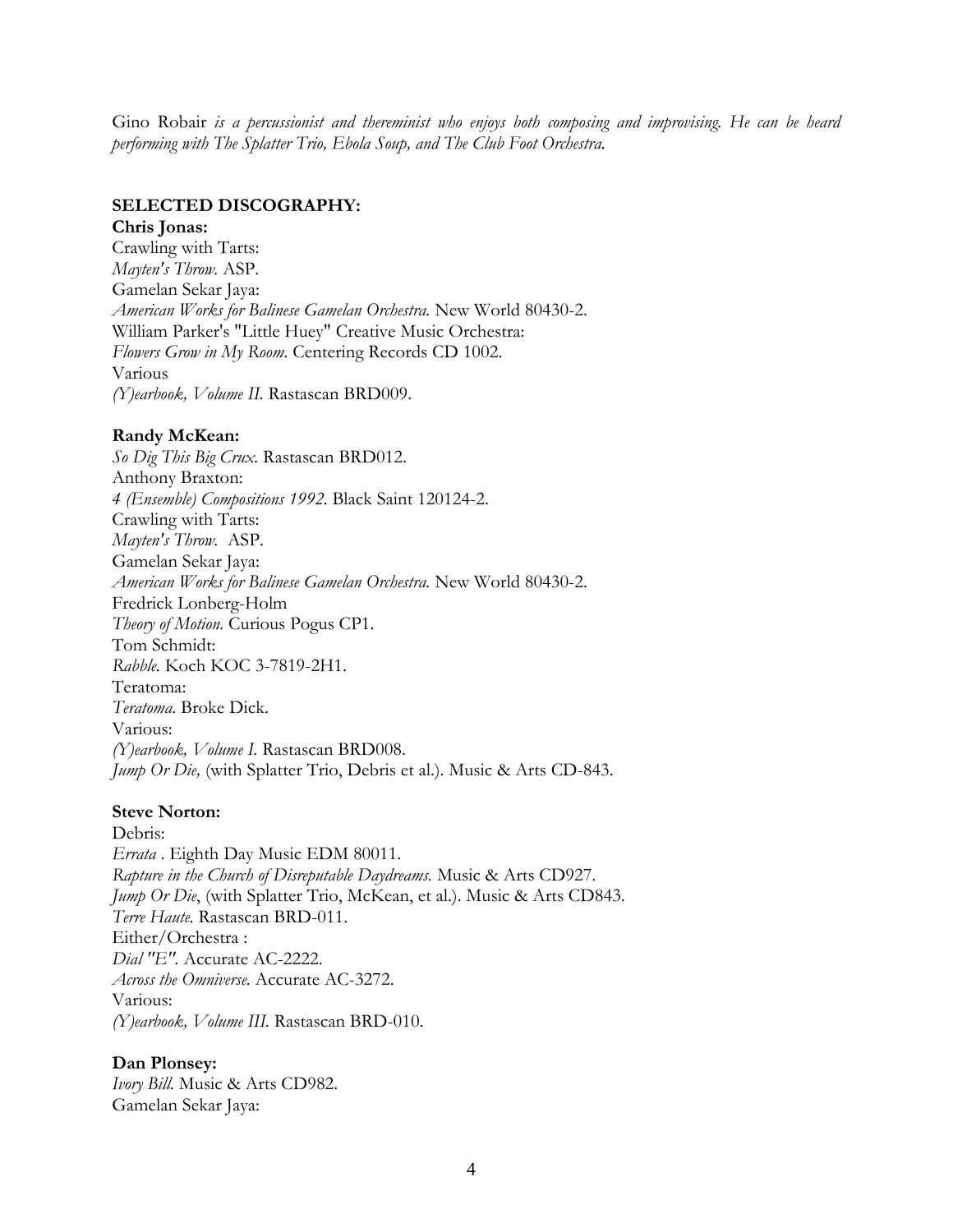*American Works for Balinese Gamelan Orchestra.* New World 80430-2. The Manufacturing of Humidifiers: *Dire Images of Beauty.* yesnolp 02. Various: *(Y)earbook, Volume I.* Rastascan BRD008. *Wavelength Infinity--A Sun Ra Tribute.* Rastascan BRD018.

Produced by Great Circle Saxophone Quartet

Recorded February 5–6, 1994 at Roulette, NYC, by Jon Rosenberg, except *Red and Green* and *Emma's Nemesis,* which were recorded June 29, 1993, at PBS, Stoughton, Massachusetts by Peter Kontrimas Mixed by Jon Rosenberg at Acoustic Recording, NYC Edited by Bill Crabtree at Tree Media, Boston MA Band photo: Cory Wright Cover design: Bob Defrin Design, Inc., NYC

Many thanks to:

Janet Hill, Thelonious Norton, Lindsay Dunckel, Sophia McKean, Lorna Roberts, Mantra Ben-Ya'akova, Gino Robair, the Man of Hu, Debris, Anthony Braxton, Steve Adams, Fred Maroth, Einion Dafydd, Mtafiti Imara, Joe Morris, Judy and Gary Huxford, Jayne Pettingill, Steve, Jack, Mark, Sar, Ray, Curtis, Assif, and Susie, Ori, Daniel, Cory, Roberta Bell, Ken Florin, and our families--all for their warm support.

Special thanks to SPONJ

contact us at: Great Circle Saxophone Quartet c/o Steve Norton 62 Boston Ave. West Medford, MA 02155 617-488-3480 All titles published by Red Notebook, BMI, except:

*Falling From Grace* and *Son of Splorb,* McKeanics Publishing, BMI *Red and Green* and *Blood Indigo,* Red Notebook/McKeanics Publishing, BMI

#### **Enjoy these other fine jazz titles available from New World:**

Muhal Richard Abrams/*One Line, Two Views* (80469-2) Terry Adams/*Terrible* (80473-2) Joey Baron/*Raised Pleasure Dot* (80449-2) Billy Tipton Memorial Saxophone Quartet/*Box* (80495-2) Robert Dick/*Third Stone From the Sun* (80435-2) Dave Douglas/*In Our Lifetime* (80471-2) Paul Dresher - Ned Rothenberg/*Opposites Attract* (80411-2) Marty Ehrlich and The Dark Woods Ensemble/*Emergency Peace* (80409-2) Marty Ehrlich's Dark Woods Ensemble/*Just Before the Dawn* (80474-2)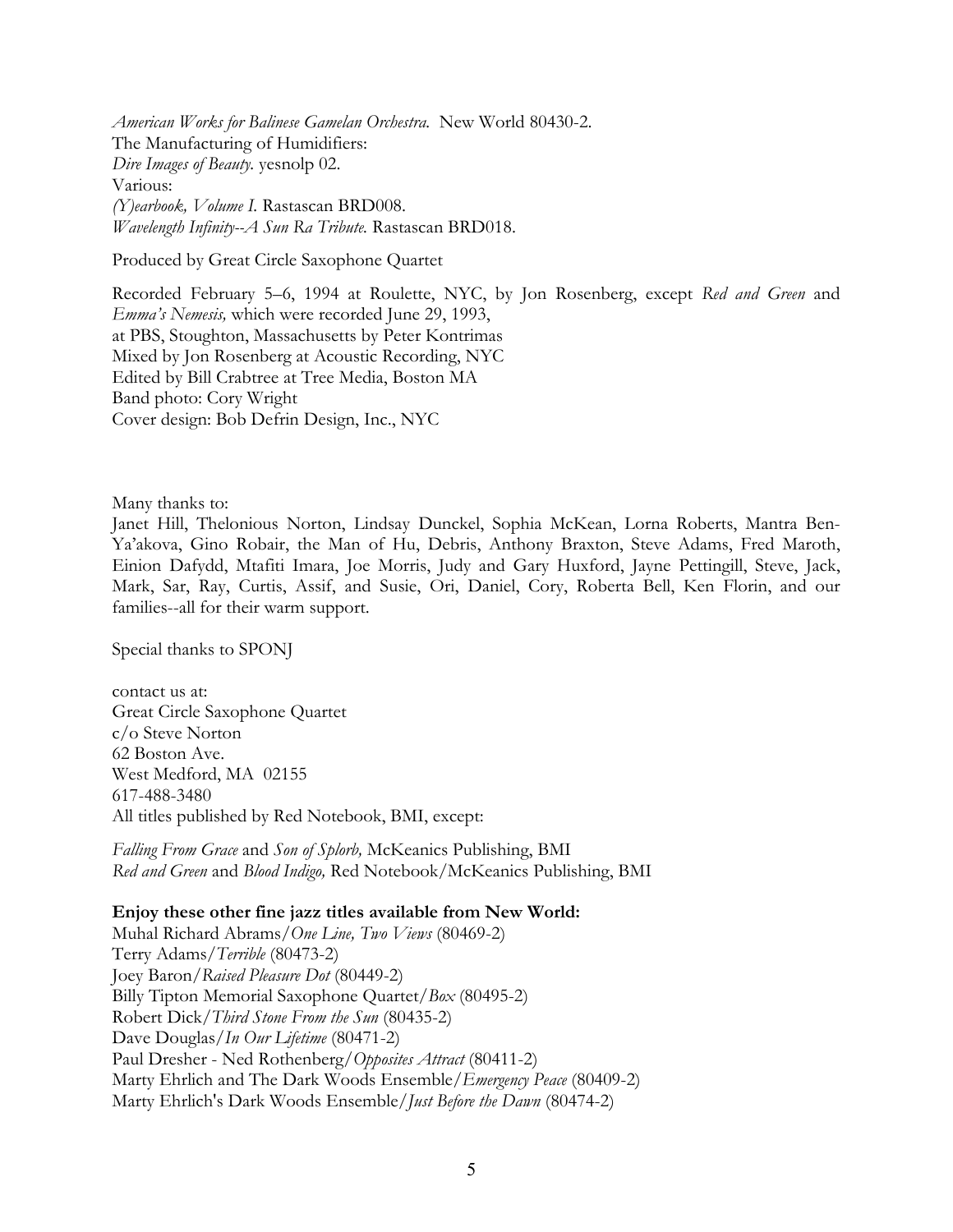The Far East Side Band/*Caverns* (80458-2) Jerome Harris/*Hidden in Plain View* (80472-2) Earl Hines/*Earl Hines Plays Ellington* (80361-2) Earl Hines/*Earl Hines Plays Cole Porter* (80501-2) Earl Hines & Jimmy Rushing/*Blues & Things* (80465-2) Human Feel/*Welcome to Malpesta* (80450-2) Ed Jackson/*Wake Up Call* (80451-2) The Jazz Passengers/*Implement Yourself* (80398-2) Kamikaze Ground Crew/*The Scenic Route* (80400-2) Kamikaze Ground Crew/*Madam Marie's Temple of Knowledge* (80438-2) Steve Kuhn/*Mostly Ballads* (80351-2) George Lewis/*Changing With the Times* (80434-2) Jay McShann/*Going to Kansas City* (80358-2) Butch Morris/*Dust to Dust* (80408-2) Lawrence D. "Butch" Morris/*Testament: A Conduction Collection* Limited Edition 10 CD Box Set (80478-2) Bob Nell/*Why I Like Coffee* (80419-2) The New York Composers Orchestra/*Works by Ehrlich, Holcomb, Horvitz, Wieselman* (80397-2) The New York Composers Orchestra/*First Program in Standard Time: Works by Braxton, Pickett, Sharp, Previte, Holcomb, Horvitz* (80418-2) The Bern Nix Trio/*Alarms and Excursions* (80437-2) Mario Pavone/*Toulon Days* (80420-2) Mario Pavone/*Song For (Septet)* (80452-2) Ned Rothenberg/*Power Lines* (80476-2) Cecil Taylor/*Unit* (80201-2) Cecil Taylor/*3 Phasis* (80303-2) David Taylor/*Past Tells* (80436-2) Tom Varner/*Long Night Big Day* (80410-2)

## **This recording was made possible by a grant from Francis Goelet. This recording was also made possible with public funds from the New York State Council on the Arts, a State Agency.**

## FOR NEW WORLD RECORDS:

Herman E. Krawitz, President; Paul Marotta, Managing Director; Paul M. Tai, Director of Artists and Repertory; Lisa Kahlden, Director of Information Technology; Virginia Hayward, Administrative Associate; Mojisola Oké, Bookkeeper; Ben Schmich, Production Associate.

RECORDED ANTHOLOGY OF AMERICAN MUSIC, INC., BOARD OF TRUSTEES: David Hamilton, Treasurer; Milton Babbitt; Emanuel Gerard; Adolph Green; Rita Hauser; Herman E. Krawitz; Arthur Moorhead; Elizabeth Ostrow; Don Roberts; Patrick Smith; Frank Stanton.

Francis Goelet (1926-1998), Chairman

1997 ©1997 Recorded Anthology of American Music, Inc. All rights reserved. Printed in USA.

**Great Circle Saxophone Quartet 80516-2 Child King Dictator Fool**